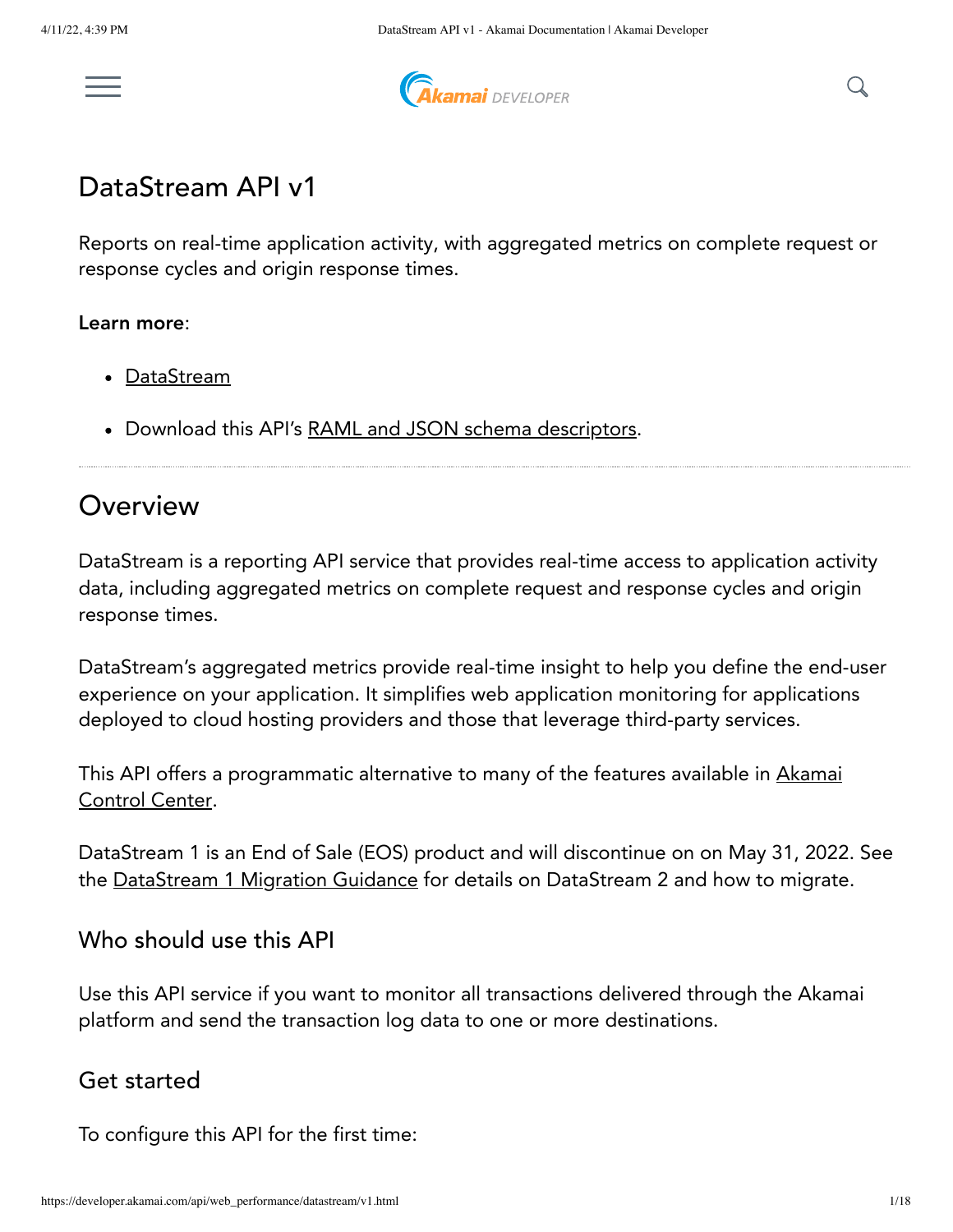- Review Get [Started](https://learn.akamai.com/en-us/learn_akamai/getting_started_with_akamai_developers/developer_tools/getstartedapis.html) with APIs for details on how to set up client tokens to access any Akamai API. These tokens appear as custom hostnames that look like this: https://akzz-XXXXXXXXXXXXXXX-XXXXXXXXXXXXXXXXX.luna.akamaiapis.net.
- To enable this API, choose the API service named DataStream, and set the access level to READ-ONLY.

### How to use this API

For every transaction coming through the Platform, Akamai stores and aggregates your logs. After that, this data is available to you for 12 hours.

Compare. You can test your new code or CDN configuration on production. Gather near real-time data to measure the impact of your changes on the CDN's efficiency and usage, without taking a risk of a bad use experience or downtime.

Monitor. You can ingest near real-time data into your log analytics platform and build your own dashboards and alerts to spot any issues or service disruptions.

Benchmark. You can access past data on your CDN's health, efficiency, and usage for analyzing and benchmarking. You can also develop your own solutions to store historical data.

Diagnose. You can receive pre-aggregated metrics over a specific window of time. Use this option to easily switch between aggregated and raw data views for diagnostics or root cause analysis.

## Hypermedia

This API provides hypermedia link members to help the client to navigate paginated data. This example within a metadata object shows the set of links to navigate back and forth within the results, to go to the first or last page, or to access the current page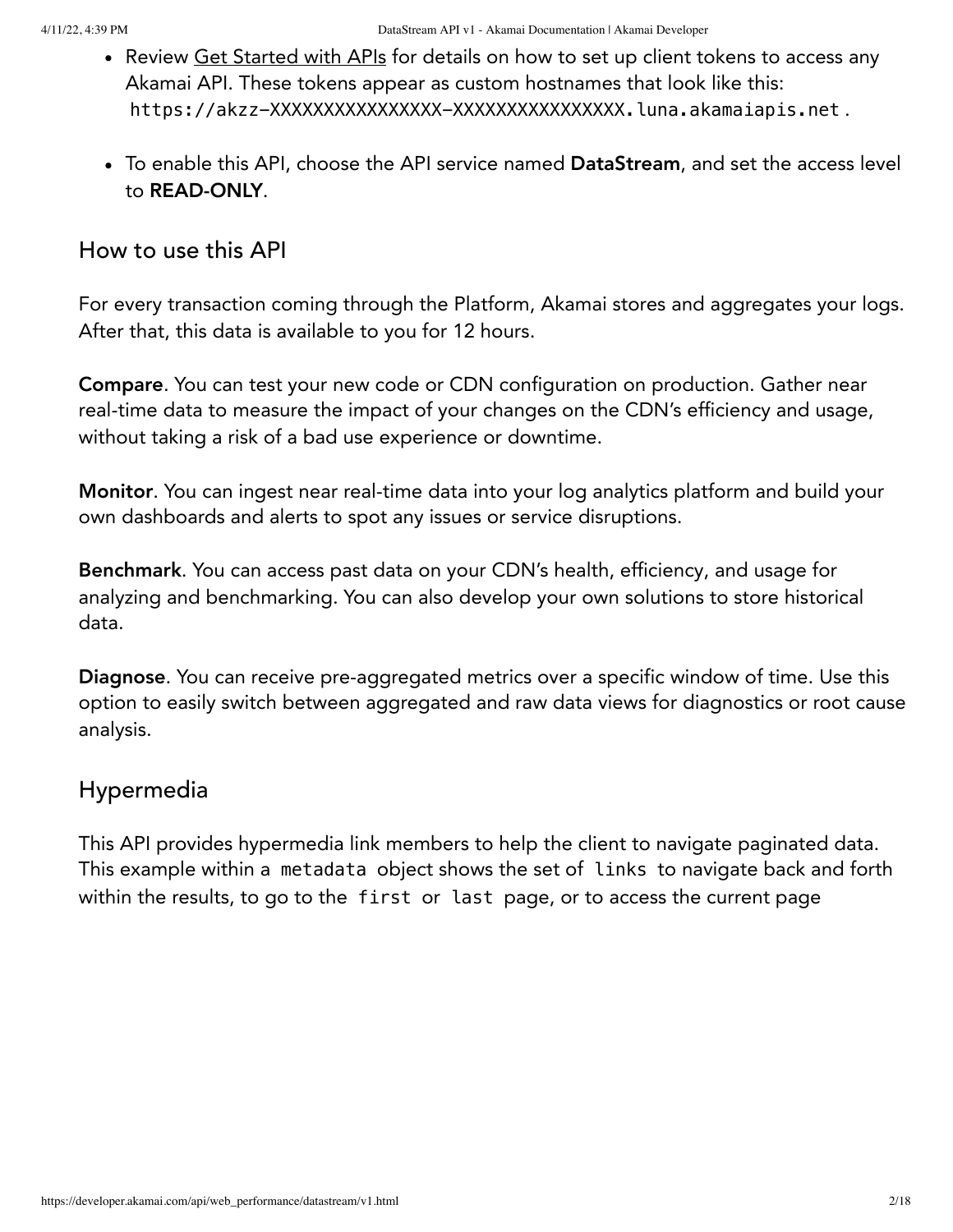```
{
   "metadata": {
     "streamId": "007",
     "page": 0,
     "pageCount": 93,
     "perPage": 1,
     "totalNumRecords": 93,
     "links": [
      \mathcal{L} "self": "/datastream-pull-api/v1/streams/007/raw-logs/?start=2017-10-23T
08:30:00Z&end=2017-10-24T08:30:00Z&page=0&size=1",
         "first": "/datastream-pull-api/v1/streams/007/raw-logs/?start=2017-10-23
T08:30:00Z&end=2017-10-24T08:30:00Z&page=0&size=1",
         "next": "/datastream-pull-api/v1/streams/007/raw-logs/?start=2017-10-23T
08:30:00Z&end=2017-10-24T08:30:00Z&page=1&size=1",
         "last": "/datastream-pull-api/v1/streams/007/raw-logs/?start=2017-10-23T
08:30:00Z&end=2017-10-24T08:30:00Z&page=92&size=1"
```
# Resources

This section provides details on each API operation.

This API provides two different types of report:

- Aggregate Logs. Based on your raw server logs, you can gather responses aggregated for the given aggregate dimension for a specified time frame. For example, you can report how many success requests in the 200 range there have been every 15 minutes.
- Raw Logs. Lets you gather raw server log data for a specified start and end time. The result for a particular time frame is split into separate pages with a specific number ( size ) of records on each page .

## API summary

Download the [RAML descriptors](https://developer.akamai.com/api/web_performance/datastream/v1-api.zip) for this API.

| <b>Operation</b>                          | <b>Method</b> | Endpoint                                                                                                   |
|-------------------------------------------|---------------|------------------------------------------------------------------------------------------------------------|
| Report raw<br><u>logs</u>                 | <b>GET</b>    | /datastream-pull-api/v1/streams/{streamId}/raw-<br>logs{?start, end, page, size}                           |
| <u>Report</u><br>aggregate<br><u>logs</u> | <b>GET</b>    | /datastream-pull-api/v1/streams/{streamId}/<br>aggregate-logs{?start,end,aggregateMetric,page,<br>$size$ } |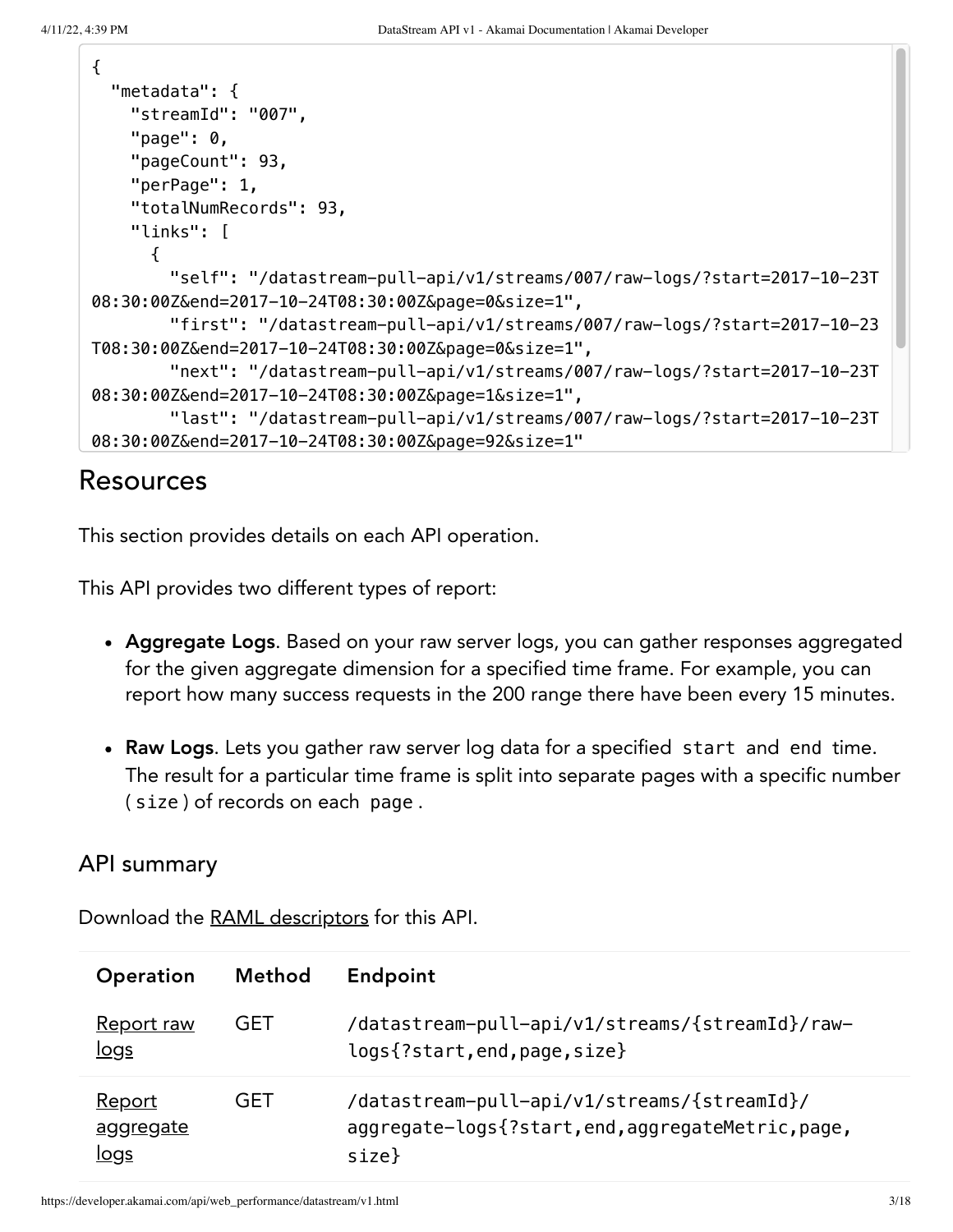<span id="page-3-0"></span>Report raw logs

Reports raw log data for the specified time range.

[Request](#page-3-2) Parameters Response

<span id="page-3-2"></span>GET /datastream-pull-api/v1/streams/{streamId}/raw-logs{?start,end,page, size}

Sample: /datastream-pull-api/v1/streams/272/raw-logs?start=2017-10-23T08 %3A30%3A00Z&end=2017-10-23T09%3A30%3A00Z&page=1&size=100

### <span id="page-3-1"></span>Report aggregate logs

Reports aggregated log metric data for the specified aggregate dimension and time range.

[Request](#page-3-3) Parameters Response

<span id="page-3-3"></span>GET /datastream-pull-api/v1/streams/{streamId}/aggregate-logs{?start,end, aggregateMetric, page, size}

Sample: /datastream-pull-api/v1/streams/272/aggregate-logs?start=2017-10- 23T08%3A30%3A00Z&end=2017-10-23T09%3A30%3A00Z&aggregateMetric=2xx%2C3xx& page=1&size=100

## Data

This section describes the data model for the DataStream API.

#### Report

Contains aggregated metrics from the raw server logs for the specified time frame and dimensions.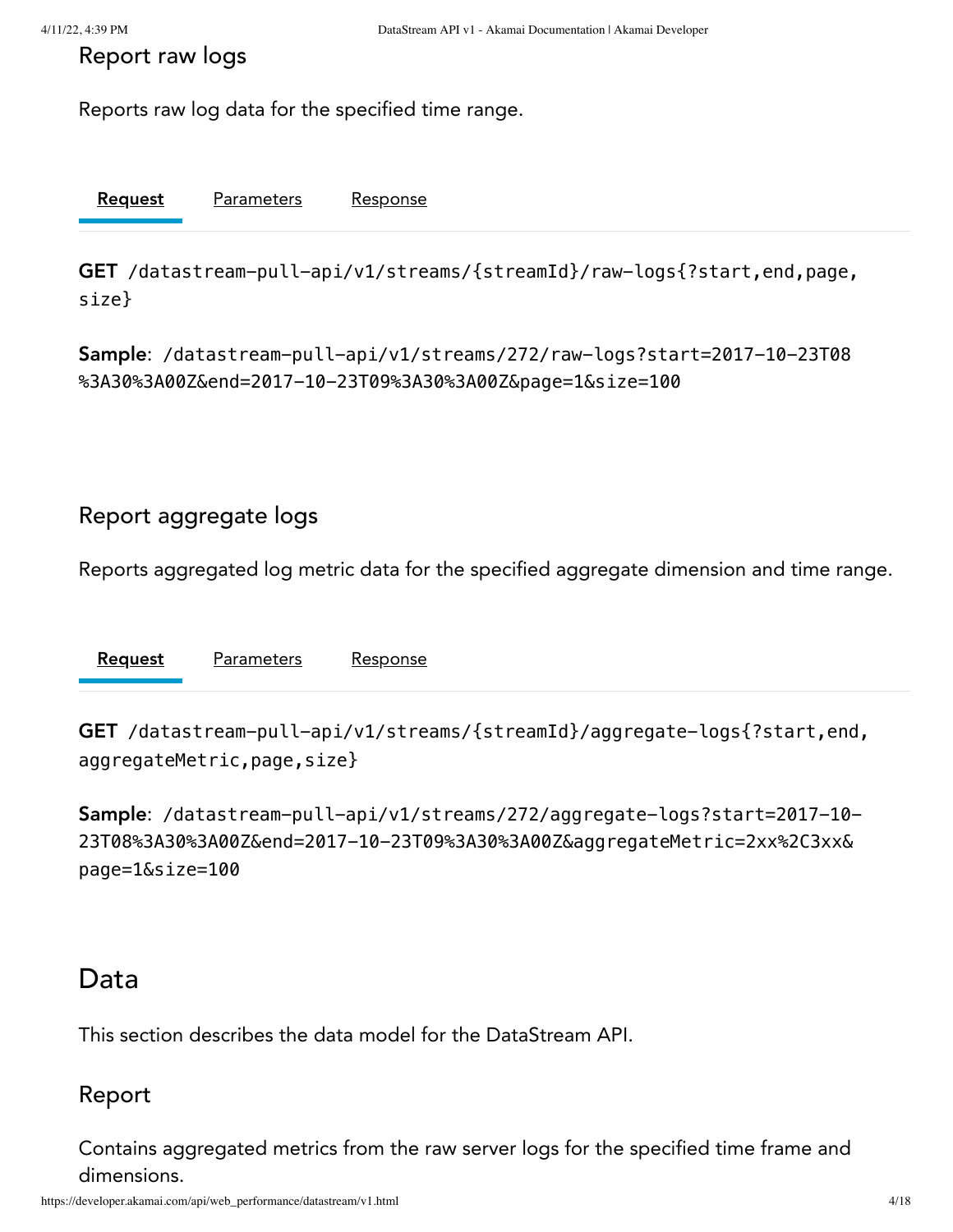Download schema: agg\_data\_schema.json , [raw\\_data\\_schema.json](https://developer.akamai.com/api/web_performance/datastream/v1-api.zip)

Sample raw log report:

```
{
    "numRecords": 3,
    "metadata": {
        "page": 0,
        "pageCount": 1,
        "perPage": 1000,
        "streamId": "5101",
        "totalNumRecords": 3,
        "links": [
\{ "first": "/datastream-pull-api/v1/streams/5101/raw-logs?start=20
20-06-03T20%3A40%3A00Z&end=2020-06-03T20%3A50%3A00Z&page=0&size=1000",
                "last": "/datastream-pull-api/v1/streams/5101/raw-logs?start=202
0-06-03T20%3A40%3A00Z&end=2020-06-03T20%3A50%3A00Z&page=0&size=1000",
                "self": "/datastream-pull-api/v1/streams/5101/raw-logs?start=202
0-06-03T20%3A40%3A00Z&end=2020-06-03T20%3A50%3A00Z&page=0&size=1000"
 }
```
Sample aggregate log report:

```
{
      "numRecords": 5,
      "metadata": {
          "aggregateMetrics": "[1xx,2xx,3xx,4xx,5xx,1xx_dist,2xx_dist,3xx_dist,4xx
 _dist,5xx_dist,edgeResponseTime,originResponseTime,requestsPerSecond,bytesPerSec
 ond,numCacheHit,numCacheMiss,offloadRate]",
         "page": 0,
          "pageCount": 1,
          "perPage": 1000,
          "streamId": "1116",
          "totalNumRecords": 5,
          "links": [
 \{ "first": "/datastream-pull-api/v1/streams/1116/aggregate-logs?st
 art=2020-05-29T17%3A00%3A00Z&end=2020-05-29T17%3A05%3A00Z&page=0&size=1000",
                  "last": "/datastream-pull-api/v1/streams/1116/aggregate-logs?sta
 rt=2020-05-29T17%3A00%3A00Z&end=2020-05-29T17%3A05%3A00Z&page=0&size=1000",
Report members
```
Report: Contains aggregated metrics from the raw server logs for the specified time frame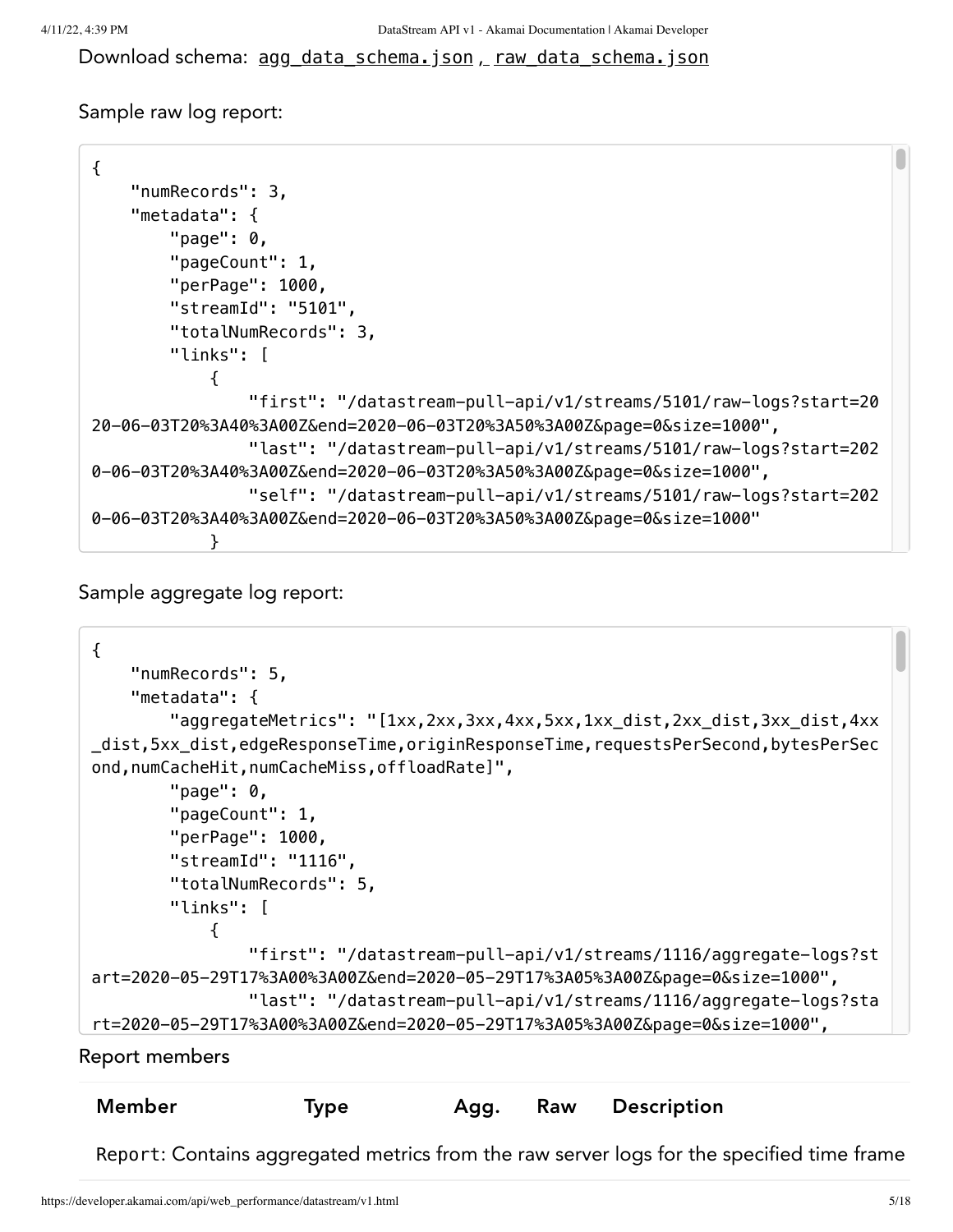| <b>Member</b> | Type                       | Agg.       | Raw          | <b>Description</b>                                                                                                     |
|---------------|----------------------------|------------|--------------|------------------------------------------------------------------------------------------------------------------------|
| data          | <u>Report.</u><br>datal]   | $\sqrt{ }$ |              | Contains the time frame and total                                                                                      |
| metadata      | <u>Report.</u><br>metadata |            | $\checkmark$ | Contains details about the range<br>frame and interval, and aggregate<br>resulting report and provides hyp<br>results. |

<span id="page-5-0"></span>Report.data[]: Contains the time frame and total count for the aggregateMetric result se

| 1xx              | Integer                              | $\circ$                   | $\boldsymbol{\mathsf{X}}$ | The count of 1xx error codes for 1                  |
|------------------|--------------------------------------|---------------------------|---------------------------|-----------------------------------------------------|
| 2xx              | Integer                              | $\bigcirc$                | $\boldsymbol{x}$          | The count of 2xx error codes for 1                  |
| 3xx              | Integer                              | $\bigcirc$                | $\boldsymbol{\mathsf{X}}$ | The count of 3xx error codes for 1                  |
| 4xx              | Integer                              | $\circ$                   | $\boldsymbol{\mathsf{x}}$ | The count of 4xx error codes for 1                  |
| 5xx              | Integer                              | $\bigcirc$                | $\boldsymbol{X}$          | The count of 5xx error codes for 1                  |
| bytesPerSecond   | Number                               | $\bigcirc$                | $\boldsymbol{x}$          | The average number of bytesPer                      |
| cache            | Report.<br>data[].cache              | $\boldsymbol{\mathsf{X}}$ | $\circ$                   | The cache data for the stream's d                   |
| cp               | String                               | $\pmb{\mathsf{X}}$        | $\checkmark$              | Identifies the content provider (CI<br>reported on. |
| edgeResponseTime | Number                               | $\bigcirc$                | $\boldsymbol{\mathsf{x}}$ | The average of edgeResponseTim                      |
| endTime          | String                               | $\checkmark$              | $\boldsymbol{\mathsf{x}}$ | An ISO 8601 timestamp that indic                    |
| geo              | Report.<br><u>data[].geo</u>         | $\boldsymbol{X}$          | $\bigcirc$                | Contains the geographic data of 1                   |
| guid             | String                               | $\boldsymbol{X}$          | $\checkmark$              | A globally unique identifier (GUIC                  |
| id               | Integer                              | $\boldsymbol{X}$          | $\checkmark$              | Identifies the stream.                              |
| message          | Report.<br><u>data[].</u><br>message | $\boldsymbol{X}$          | $\bigcirc$                | Contains the message exchange of                    |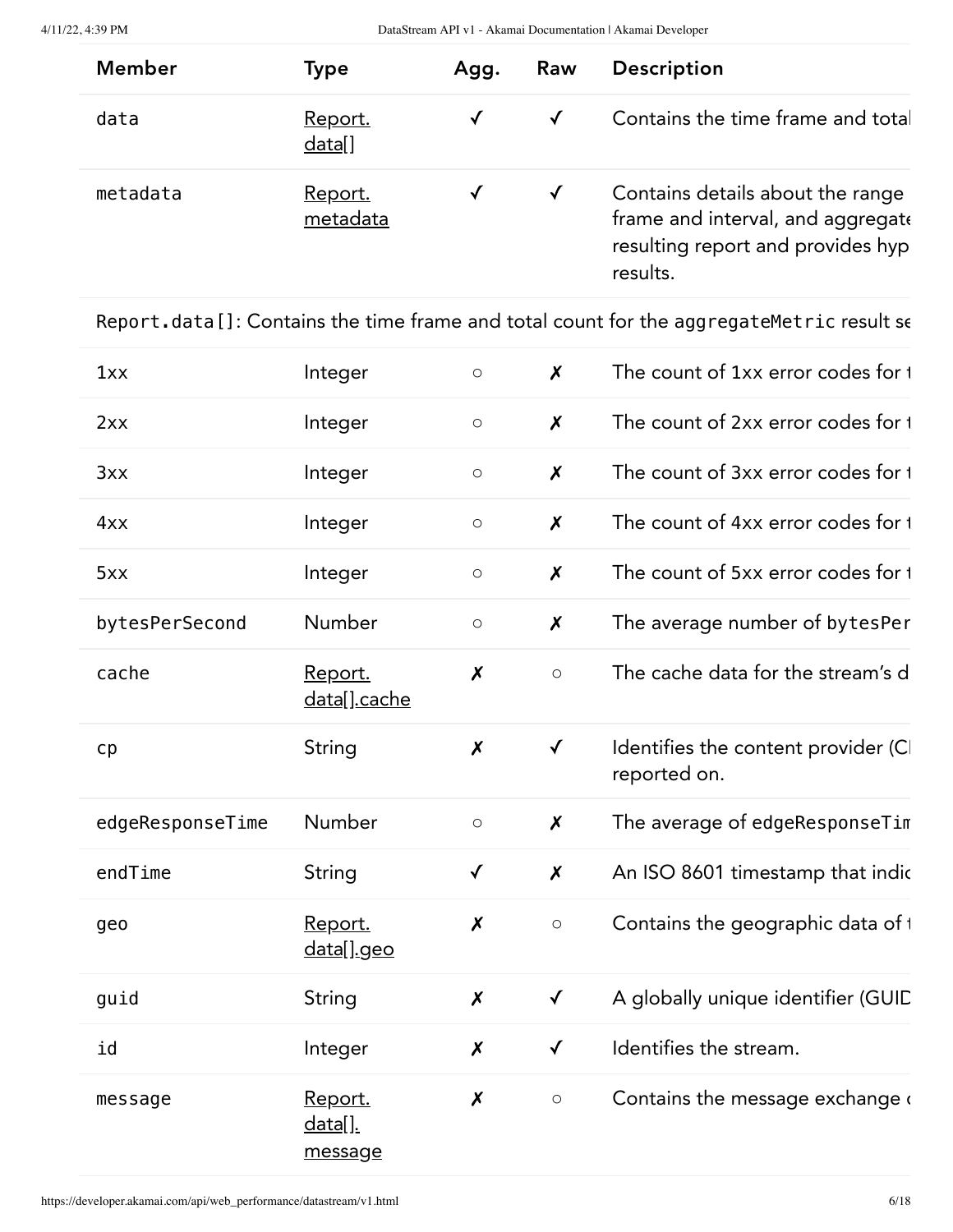| <b>Member</b>          | <b>Type</b>                                        | Agg.                      | Raw                       | Description                                                                                                |
|------------------------|----------------------------------------------------|---------------------------|---------------------------|------------------------------------------------------------------------------------------------------------|
| netPerf                | Report.<br><u>data[].net</u><br><u>Perf</u>        | $\boldsymbol{\mathsf{x}}$ | $\bigcirc$                | The network performance data of                                                                            |
| network                | <u>Report.</u><br><u>data[].</u><br><u>network</u> | $\boldsymbol{x}$          | $\bigcirc$                | The network data of the stream's                                                                           |
| numCacheHit            | Integer                                            | $\circ$                   | $\boldsymbol{X}$          | The total number of requests that<br>time interval.                                                        |
| numCacheMiss           | Integer                                            | $\circlearrowright$       | $\boldsymbol{\mathsf{x}}$ | The total number of requests that<br>time interval.                                                        |
| offloadRate            | Number                                             | $\bigcirc$                | $\boldsymbol{\mathsf{x}}$ | The percentage value of cache hit<br>this time interval.                                                   |
| originResponse<br>Time | Number                                             | $\circlearrowright$       | $\boldsymbol{\mathsf{x}}$ | The average of originResponseT                                                                             |
| processedTime          | Number                                             | $\pmb{\mathsf{X}}$        | $\checkmark$              | The time when an edge server fin<br>epoch timestamp. This value indic<br>specified by the start and end pa |
| regHdr                 | <u>Report.</u><br><u>data[].req</u><br><u>Hdr</u>  | $\boldsymbol{\mathsf{x}}$ | $\bigcirc$                | Identifies the request header.                                                                             |
| reqid                  | <b>String</b>                                      | X                         | $\checkmark$              | The request identifier used for trc                                                                        |
| requestsPer<br>Second  | Number                                             | $\bigcirc$                | $\boldsymbol{\mathsf{x}}$ | The average number of requests                                                                             |
| respHdr                | Report.<br><u>data[].resp</u><br>$\underline{H}$   | $\boldsymbol{\mathsf{x}}$ | $\circlearrowright$       | Identifies the response header.                                                                            |
| start                  | Number                                             | $\boldsymbol{\mathsf{x}}$ | $\checkmark$              | The time the request begins on a<br>timestamp.                                                             |
| startTime              | <b>String</b>                                      | $\checkmark$              | $\boldsymbol{\mathsf{x}}$ | An ISO 8601 timestamp that indic                                                                           |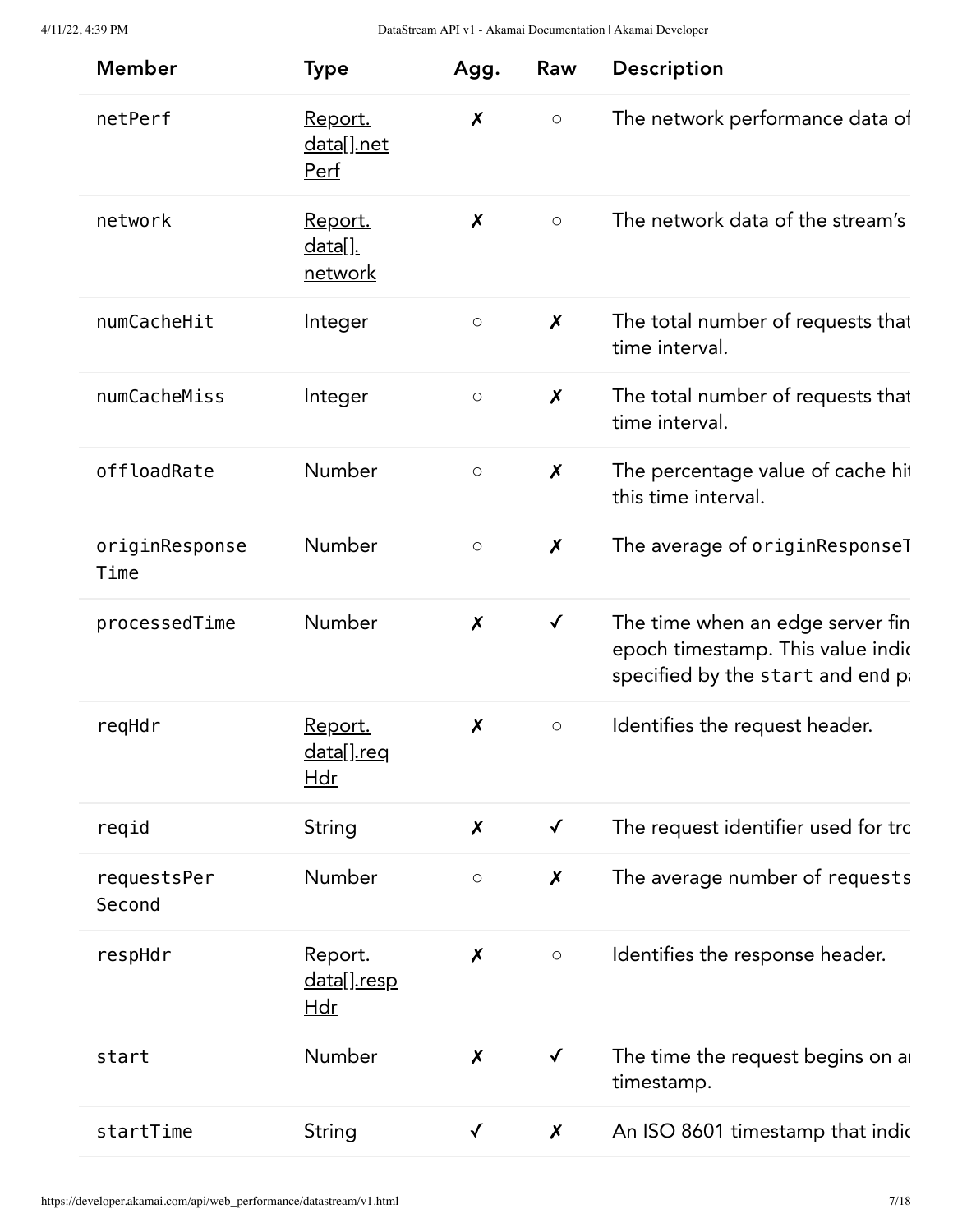| <b>Member</b> | Type                         | Agg. | Raw          | <b>Description</b>                  |
|---------------|------------------------------|------|--------------|-------------------------------------|
| type          | String                       |      | $\checkmark$ | Identifies the type of response. By |
| waf           | <u>Report.</u><br>data[].waf |      | $\circ$      | The Web Application Firewall (W/    |

<span id="page-7-0"></span>

|  | Report.data [].cache: The cache data for the stream's data set. |  |  |  |
|--|-----------------------------------------------------------------|--|--|--|
|--|-----------------------------------------------------------------|--|--|--|

| cacheable   | Enumeration | $\boldsymbol{X}$          | $\circlearrowright$ | Whether the object was cacheabl<br>the server determined that the ok                                                                                                                                                                                                    |
|-------------|-------------|---------------------------|---------------------|-------------------------------------------------------------------------------------------------------------------------------------------------------------------------------------------------------------------------------------------------------------------------|
| cacheH      | String      | $\boldsymbol{\mathsf{X}}$ | $\circ$             | Categorizes the bytes served to t<br>provides data in this format:<br>{peer_server}/{parent_server<br>For example, 5096/5096/0/0/0.                                                                                                                                     |
| cacheHit    | Enumeration | $\boldsymbol{x}$          | $\circlearrowright$ | Whether the requested object wa<br>string values are possible: 1 to inc<br>from the cache, or 0 to indicate the                                                                                                                                                         |
| cacheStats  | String      | $\boldsymbol{\mathsf{X}}$ | $\circlearrowright$ | Logs the bytes served entirely fro<br>{bytes_from_cache}/{total_by                                                                                                                                                                                                      |
| cacheStatus | Enumeration | $\boldsymbol{\mathsf{X}}$ | $\circlearrowright$ | Specifies whether a request was a<br>type that provided the object. The<br>content was non-cacheable, 1 to i<br>server, 2 to indicate that the objee<br>parent edge server, 3 to indicate i<br>to indicate that the object was set<br>had a code status other than 200, |

<span id="page-7-1"></span>Report.data[].geo: Contains the geographic data of the stream's data set.

| area    | String | X | $\circlearrowright$ | The area code that the requesting              |
|---------|--------|---|---------------------|------------------------------------------------|
| city    | String | X | $\circlearrowright$ | The city that the requesting IP ad             |
| country | String | X | $\circlearrowright$ | The country that the requesting IF<br>it's US. |
| lat     | String | X | $\circ$             | The client's latitude.                         |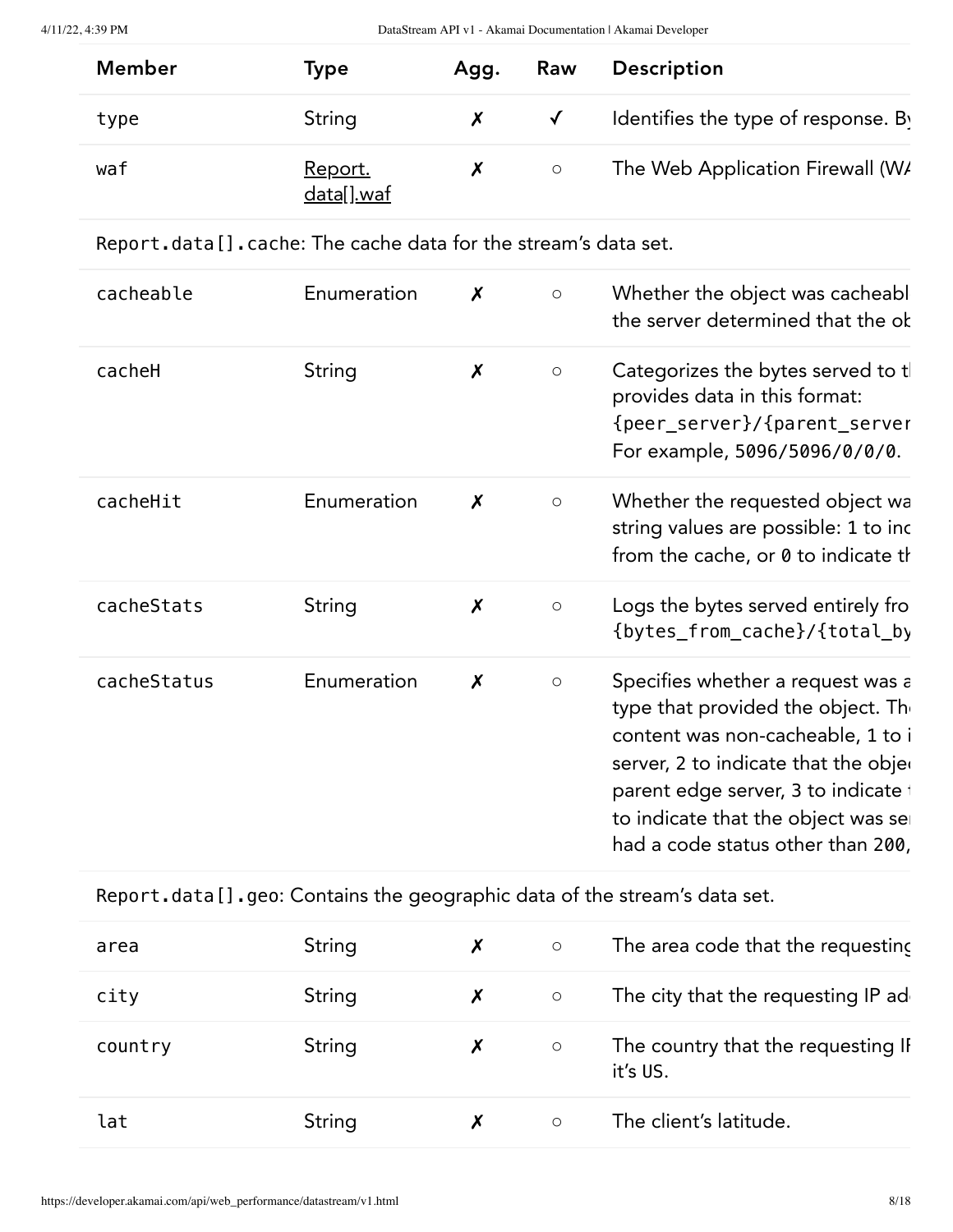| <b>Member</b> | Type   | Agg. | Raw     | <b>Description</b>                 |
|---------------|--------|------|---------|------------------------------------|
| long          | String |      | $\circ$ | The client's longitude.            |
| region        | String |      | $\circ$ | The state that the requesting IP a |
| zip           | String |      | $\circ$ | The zip code that the requesting   |

<span id="page-8-0"></span>Report.data[].message: Contains the message exchange data of the stream's data set.

| bytes     | String      | $\boldsymbol{\mathsf{X}}$ | $\circ$             | The content bytes served in the c                                            |
|-----------|-------------|---------------------------|---------------------|------------------------------------------------------------------------------|
| cliIP     | String      | $\boldsymbol{\mathsf{X}}$ | $\bigcirc$          | The IP address of the requesting of                                          |
| fwdHost   | String      | $\boldsymbol{\mathsf{x}}$ | $\circlearrowright$ | The hostname of the forward orig                                             |
| proto     | Enumeration | $\boldsymbol{\mathsf{X}}$ | $\circ$             | The protocol of the transaction be                                           |
| protoVer  | Enumeration | $\boldsymbol{\mathsf{x}}$ | $\bigcirc$          | The version of the protocol, eithe                                           |
| queryStr  | String      | $\boldsymbol{X}$          | $\bigcirc$          | The query string in the client's UR                                          |
| reqHost   | String      | $\pmb{\mathsf{X}}$        | $\bigcirc$          | The host header value of the inco                                            |
| reqMethod | String      | $\boldsymbol{x}$          | $\circlearrowright$ | The HTTP method the incoming c                                               |
| reqPath   | String      | $\boldsymbol{\mathsf{X}}$ | $\bigcirc$          | The path used by the URL reques<br>parameters. / indicates an empty          |
| regPort   | String      | $\boldsymbol{\mathsf{X}}$ | $\bigcirc$          | The port number of the incoming                                              |
| respCT    | String      | $\boldsymbol{\mathsf{X}}$ | $\bigcirc$          | The value of the Content-Type he<br>text/html.                               |
| respLen   | String      | $\boldsymbol{X}$          | $\bigcirc$          | The value of the Content-Length                                              |
| status    | String      | $\boldsymbol{x}$          | $\bigcirc$          | The HTTP response status sent to                                             |
| <b>UA</b> | String      | $\boldsymbol{\mathsf{x}}$ | $\bigcirc$          | The value of the User-Agent head                                             |
|           |             |                           |                     | Donont dotall notDonf: The natural populations data of the streamle data set |

<span id="page-8-1"></span>Report.data[].netPerf: The network performance data of the stream's data set.

| asnum | String |  |  | The Autonomous Systems Numbe |
|-------|--------|--|--|------------------------------|
|-------|--------|--|--|------------------------------|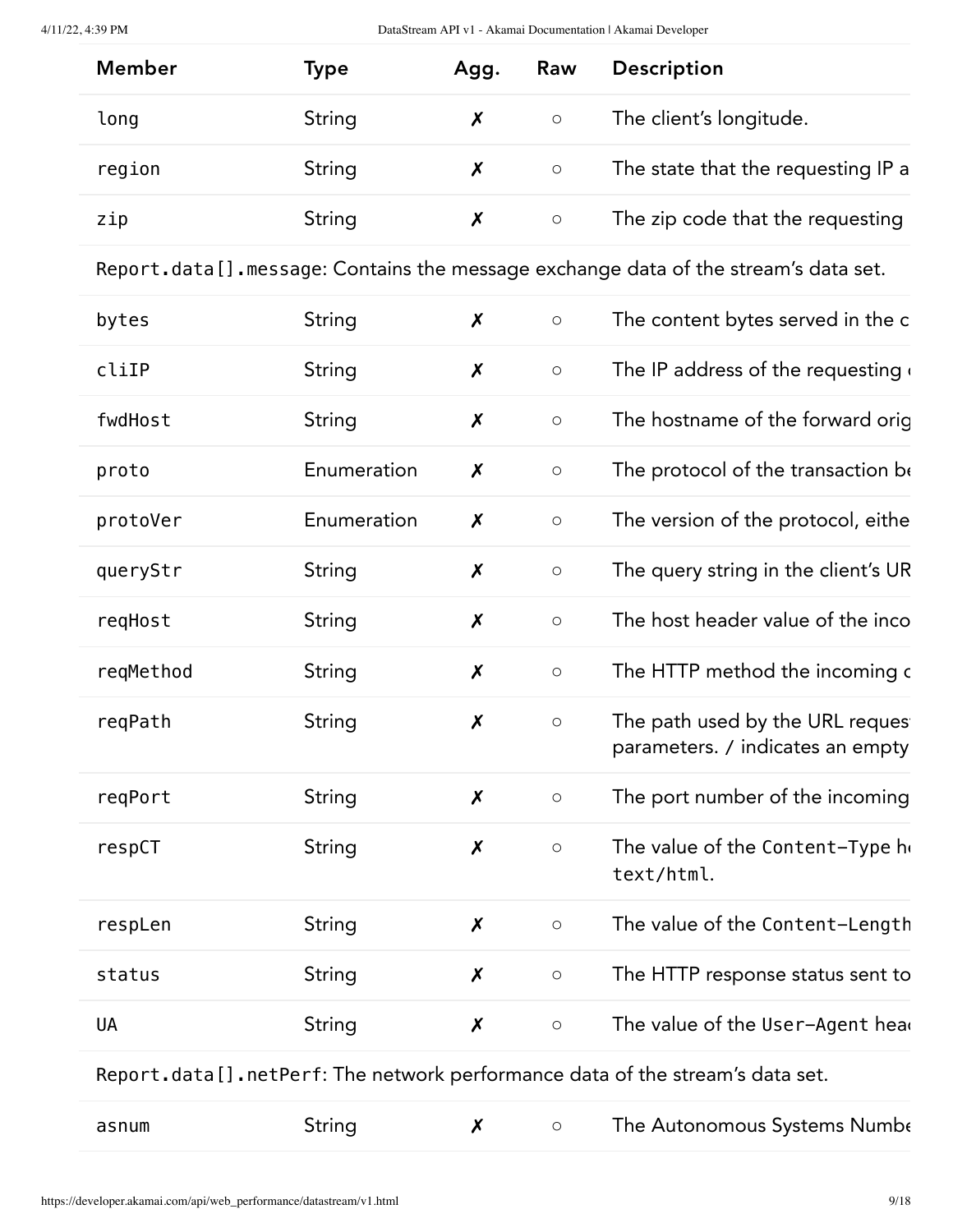| <b>Member</b>       | <b>Type</b> | Agg.                      | Raw                 | Description                                                                                                                                                                             |
|---------------------|-------------|---------------------------|---------------------|-----------------------------------------------------------------------------------------------------------------------------------------------------------------------------------------|
| clientRTT           | Integer     | $\boldsymbol{\mathsf{x}}$ | $\circ$             | The round-trip time in milliseconc<br>and back again to the starting po                                                                                                                 |
| downloadStatus      | Enumeration | $\boldsymbol{x}$          | $\circ$             | The overall download status of an<br>are available values: FIRST to spe<br>the object, LAST to specify wheth<br>specify whether the edge server r<br>specify whether the client aborted |
| downloadTime        | String      | $\boldsymbol{X}$          | $\circ$             | The number of milliseconds from<br>when it sends the last byte, not w                                                                                                                   |
| edgeIP              | String      | $\boldsymbol{\mathsf{x}}$ | $\circ$             | The IP address of the edge server                                                                                                                                                       |
| errCdF29            | String      | $\boldsymbol{X}$          | $\circ$             | Identifies an error while forwardin                                                                                                                                                     |
| erc <sub>dR14</sub> | String      | $\boldsymbol{x}$          | $\circ$             | Identifies an error while serving th                                                                                                                                                    |
| lastByte            | String      | $\boldsymbol{X}$          | $\circlearrowright$ | The last byte of the object served<br>response. By default, it's 1.                                                                                                                     |
| midMileLatency      | Integer     | $\boldsymbol{x}$          | $\circ$             | The time in milliseconds for the A<br>time for a complete request and r                                                                                                                 |
| netOriginLatency    | Integer     | $\boldsymbol{x}$          | $\circ$             | The time in milliseconds from whe<br>that's closest to the data center to<br>response from the data center.                                                                             |

<span id="page-9-0"></span>Report.data[].network: The network data of the stream's data set.

| bw         | String | X | $\circ$ | Specifies the bandwidth usage.      |
|------------|--------|---|---------|-------------------------------------|
| nw         | String | Х | $\circ$ | Identifies the network.             |
| nwType     | String | Х | $\circ$ | Identifies the network type.        |
| proxy      | String | X | $\circ$ | The type of a proxy or browser. For |
| throughput | String | Х | $\circ$ | Identifies the average amount of    |

<span id="page-9-1"></span>Report.data[].reqHdr: Identifies the request header.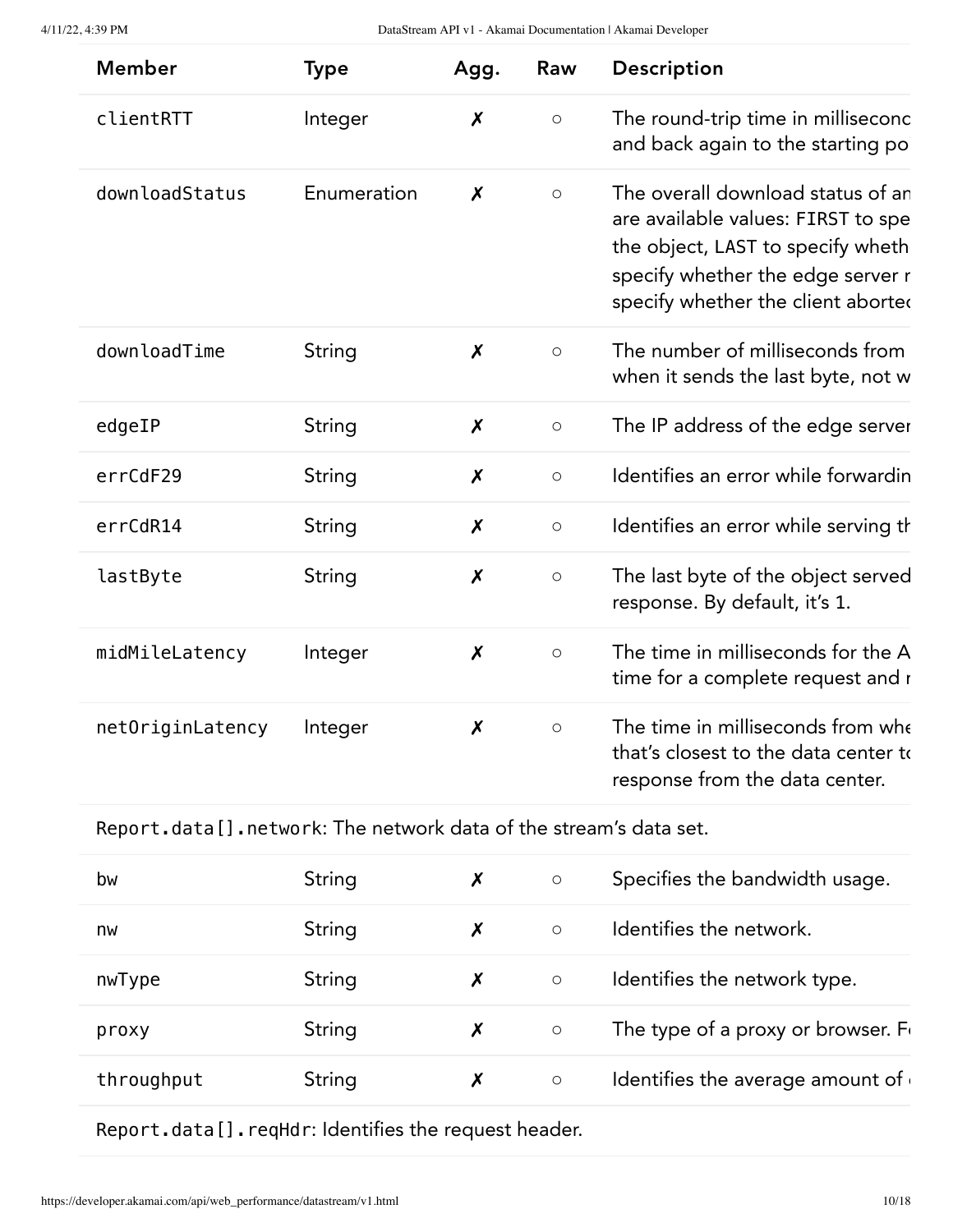| <b>Member</b> | <b>Type</b>   | Agg.                      | Raw                 | Description                                                                                                     |
|---------------|---------------|---------------------------|---------------------|-----------------------------------------------------------------------------------------------------------------|
| accEnc        | String        | $\boldsymbol{\mathsf{x}}$ | $\bigcirc$          | A URL-encoded, comma-separate<br>gzip,%20deflate.                                                               |
| accLang       | <b>String</b> | X                         | $\bigcirc$          | A URL-encoded, comma-separate<br>US, en%3bq%3d0.8 translates to er                                              |
| auth          | String        | $\boldsymbol{\mathsf{X}}$ | $\circlearrowright$ | Provides credentials for HTTP aut                                                                               |
| cookie        | String        | $\boldsymbol{\mathsf{x}}$ | $\bigcirc$          | Lists the HTTP cookie previously s                                                                              |
| <b>DNT</b>    | String        | $\boldsymbol{x}$          | $\bigcirc$          | Requests a web application to dis<br>version of the X-Do-Not-Track he<br>this field.                            |
| expect        | <b>String</b> | $\boldsymbol{\mathsf{X}}$ | $\bigcirc$          | Indicates that the client requires p<br>understand or is unable to comply<br>appropriate error status such as 4 |
| ifMatch       | String        | $\boldsymbol{X}$          | $\bigcirc$          | Only performs an action if the clie<br>server.                                                                  |
| ifMod         | <b>String</b> | $\boldsymbol{\mathsf{X}}$ | $\bigcirc$          | Returns a 304 (Not Modified) stat<br>the item cached is old or new.                                             |
| ifNone        | String        | X                         | $\bigcirc$          | Returns a 304 (Not Modified) stat<br>the item cached is identical to the                                        |
| ifRange       | String        | $\boldsymbol{\mathsf{X}}$ | $\bigcirc$          | Either sends the client any missing                                                                             |
| ifUnmod       | <b>String</b> | X                         | $\bigcirc$          | Only sends the response if the en                                                                               |
| range         | <b>String</b> | $\boldsymbol{X}$          | $\bigcirc$          | Requests a specific part of an enti<br>ranges. The byte range starts with                                       |
| referer       | <b>String</b> | X                         | $\bigcirc$          | Specifies the resource of the requ                                                                              |
| reqCacheCtl   | <b>String</b> | $\pmb{\mathsf{X}}$        | $\bigcirc$          | Specifies caching rules for the res                                                                             |
| regConn       | <b>String</b> | $\boldsymbol{x}$          | $\bigcirc$          | A URL-encoded representation of<br>connection is to remain open follo                                           |
| reqContMD5    | String        | $\boldsymbol{\mathsf{x}}$ | $\bigcirc$          | Checks the integrity of the messa                                                                               |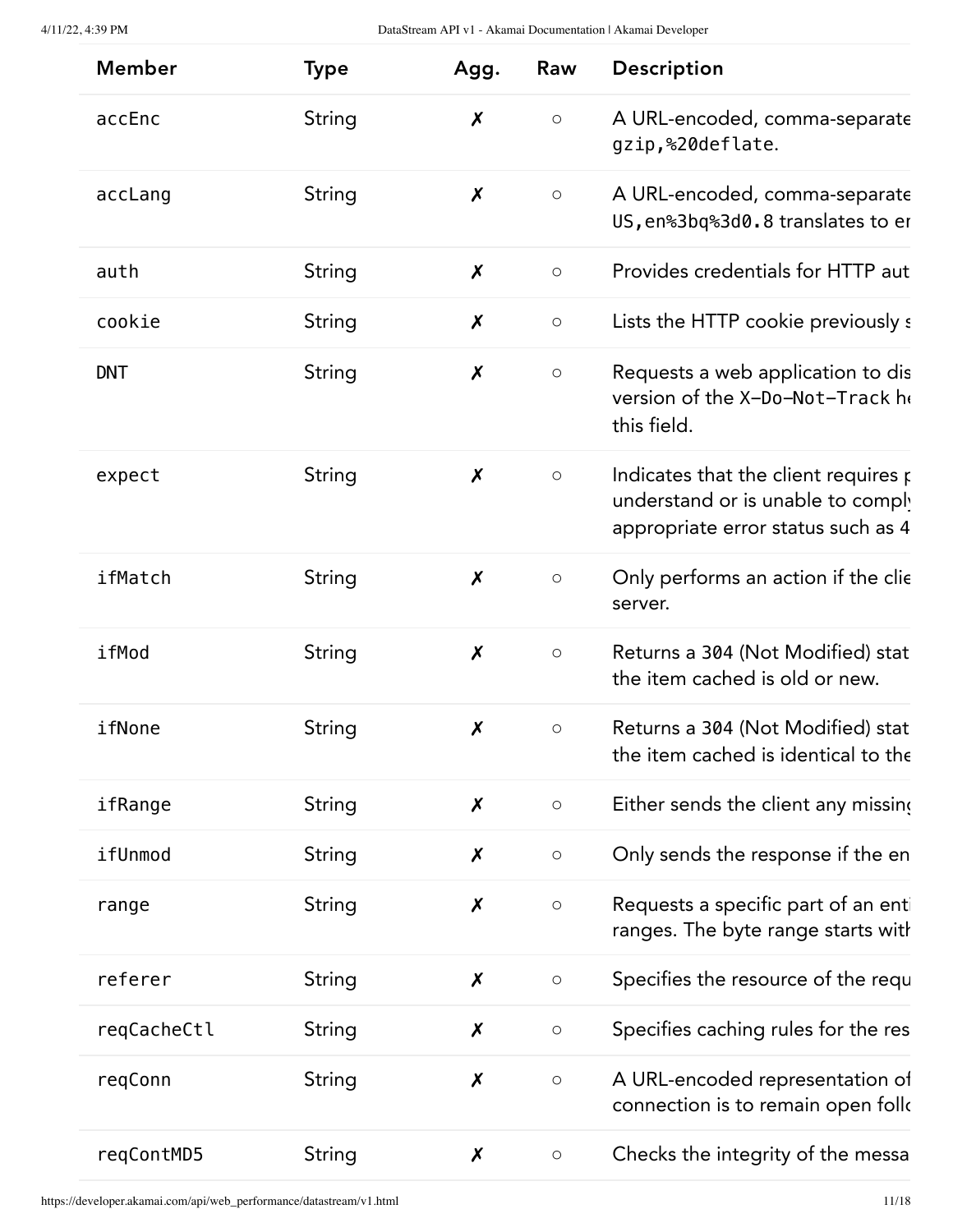<span id="page-11-0"></span>

| <b>Member</b>                                            | <b>Type</b>   | Agg.                      | Raw                 | Description                                                         |
|----------------------------------------------------------|---------------|---------------------------|---------------------|---------------------------------------------------------------------|
| reqTime                                                  | <b>String</b> | $\boldsymbol{x}$          | $\bigcirc$          | The time of the incoming client's                                   |
| reqVia                                                   | String        | $\boldsymbol{\mathsf{x}}$ | $\bigcirc$          | Informs the client of any proxies t                                 |
| te                                                       | String        | $\boldsymbol{\mathsf{x}}$ | $\bigcirc$          | Includes the transfer encodings th                                  |
| upgrade                                                  | String        | $\boldsymbol{\mathsf{x}}$ | $\bigcirc$          | Allows the client to specify additional<br>switch them.             |
| xFrwdFor                                                 | String        | $\boldsymbol{x}$          | $\bigcirc$          | Identifies the originating IP addre<br>HTTP proxy or load balancer. |
| xReqWith                                                 | String        | $\boldsymbol{X}$          | $\bigcirc$          | Identifies Ajax requests.                                           |
| Report.data []. respHdr: Identifies the response header. |               |                           |                     |                                                                     |
| accRange                                                 | String        | $\boldsymbol{X}$          | $\bigcirc$          | The content bytes served in the c                                   |
| age                                                      | String        | $\boldsymbol{\mathsf{x}}$ | $\bigcirc$          | The time in seconds that the obje                                   |
| allow                                                    | String        | $\boldsymbol{\mathsf{x}}$ | $\bigcirc$          | Lists the supported HTTP methoc                                     |
| allowOrigin                                              | String        | $\boldsymbol{\mathsf{X}}$ | $\bigcirc$          | Indicates whether the response ca                                   |
| contDisp                                                 | String        | $\boldsymbol{\mathsf{X}}$ | $\circlearrowright$ | Specifies how to display content,                                   |
| contEnc                                                  | String        | X                         | $\bigcirc$          | Indicates compression of the mes                                    |
| contLang                                                 | <b>String</b> | $\boldsymbol{x}$          | $\bigcirc$          | Lists the languages for the intend                                  |
| contRange                                                | <b>String</b> | $\boldsymbol{x}$          | $\bigcirc$          | Specifies where a partial body car                                  |
| date                                                     | String        | $\boldsymbol{\mathsf{X}}$ | $\bigcirc$          | A URL-encoded representation th<br>message.                         |
| $e$ Tag                                                  | String        | $\boldsymbol{\mathsf{X}}$ | $\bigcirc$          | Identifies the version of a specific                                |
| expires                                                  | String        | $\boldsymbol{\mathsf{x}}$ | $\bigcirc$          | The timestamp specifying when tl                                    |
| lastMod                                                  | String        | $\boldsymbol{x}$          | $\bigcirc$          | The timestamp specifying when tl                                    |
| link                                                     | String        | $\boldsymbol{\mathsf{x}}$ | $\bigcirc$          | Links to a resource that contains a                                 |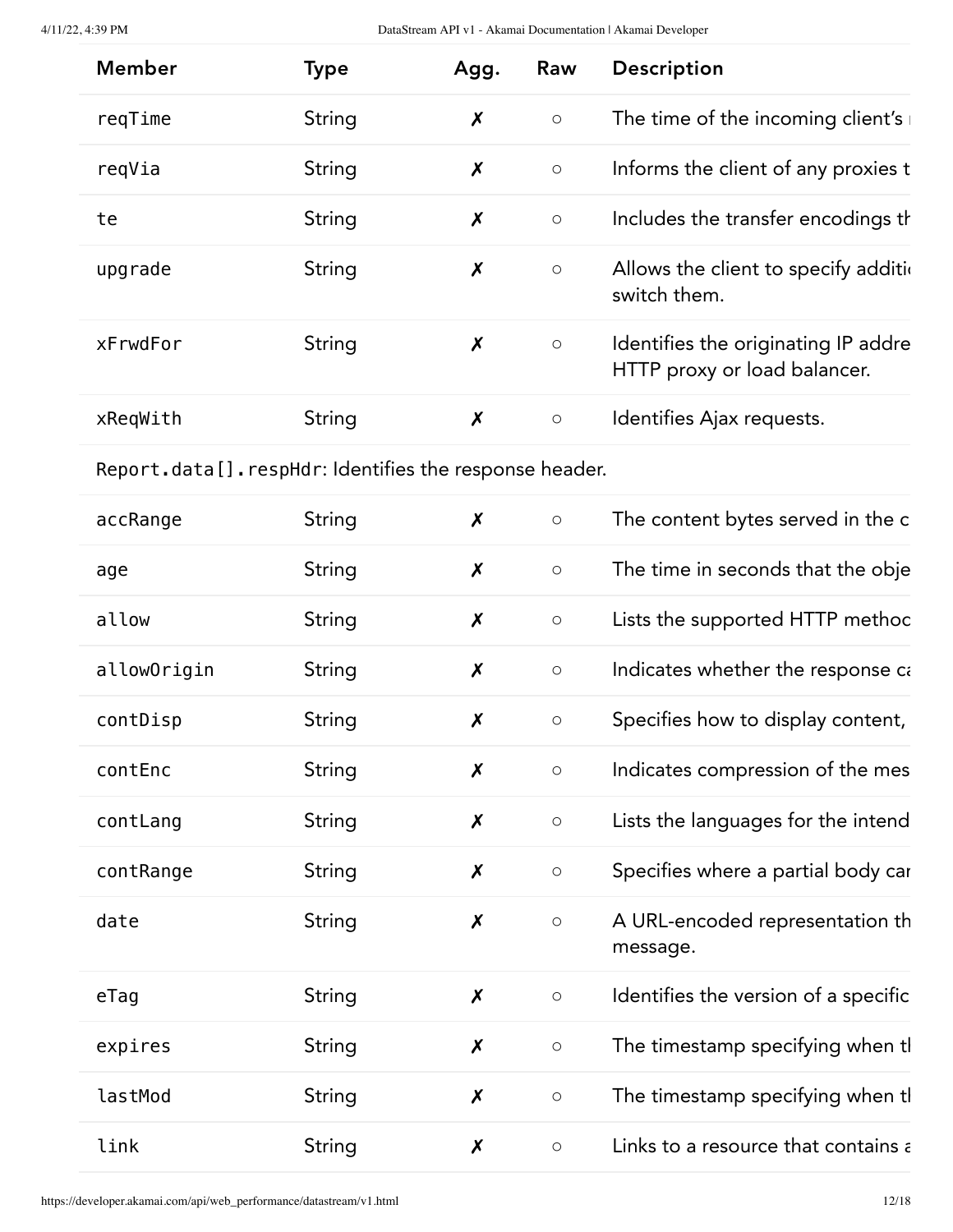| <b>Member</b> | <b>Type</b>   | Agg.                      | Raw        | Description                                                              |
|---------------|---------------|---------------------------|------------|--------------------------------------------------------------------------|
| p3p           | String        | $\boldsymbol{X}$          | $\bigcirc$ | The Privacy Preferences Project (F<br>information collected about reque  |
| respCacheCtl  | String        | $\boldsymbol{\mathsf{x}}$ | $\bigcirc$ | Specifies the caching rules for the                                      |
| respConn      | String        | $\boldsymbol{\mathsf{x}}$ | $\bigcirc$ | Controls whether the network cor<br>finishes.                            |
| respContMD5   | String        | X                         | $\bigcirc$ | Checks the integrity of the messa                                        |
| respVia       | <b>String</b> | $\boldsymbol{\mathsf{X}}$ | $\bigcirc$ | Indicates the protocols used to se<br>requesting client.                 |
| retry         | String        | $\boldsymbol{\mathsf{X}}$ | $\bigcirc$ | Indicates the number of seconds<br>request.                              |
| server        | <b>String</b> | $\boldsymbol{\mathsf{X}}$ | $\bigcirc$ | Provides information about the sc<br>request.                            |
| setCookie     | String        | $\boldsymbol{x}$          | $\bigcirc$ | Allows sending cookies with the r                                        |
| trailer       | <b>String</b> | $\boldsymbol{\mathsf{X}}$ | $\bigcirc$ | The header that enables the use of                                       |
| transEnc      | String        | $\boldsymbol{x}$          | $\bigcirc$ | The Transfer-Encoding header i                                           |
| vary          | String        | X                         | O          | Lists the headers that specify whe<br>without any additional validation. |
| warning       | String        | X                         | $\bigcirc$ | Provides information about transf                                        |
| wwwAuth       | String        | X                         | $\bigcirc$ | Contains challenge information fc<br>responses.                          |
| xPwrdBy       | <b>String</b> | X                         | $\bigcirc$ | Lists the type of technology the w                                       |

<span id="page-12-0"></span>Report.data[].waf: The Web Application Firewall (WAF) data for the stream's data set.

| anomScr | String |  | A list of comma-delimited anomal              |
|---------|--------|--|-----------------------------------------------|
|         |        |  | $1=1$ , 2=15, 3=0, 4=0, 5=0, 6=0, 7=0         |
|         |        |  | $973331, 13 =: -5 - 5 - 5$ , $14 =: XSS - AN$ |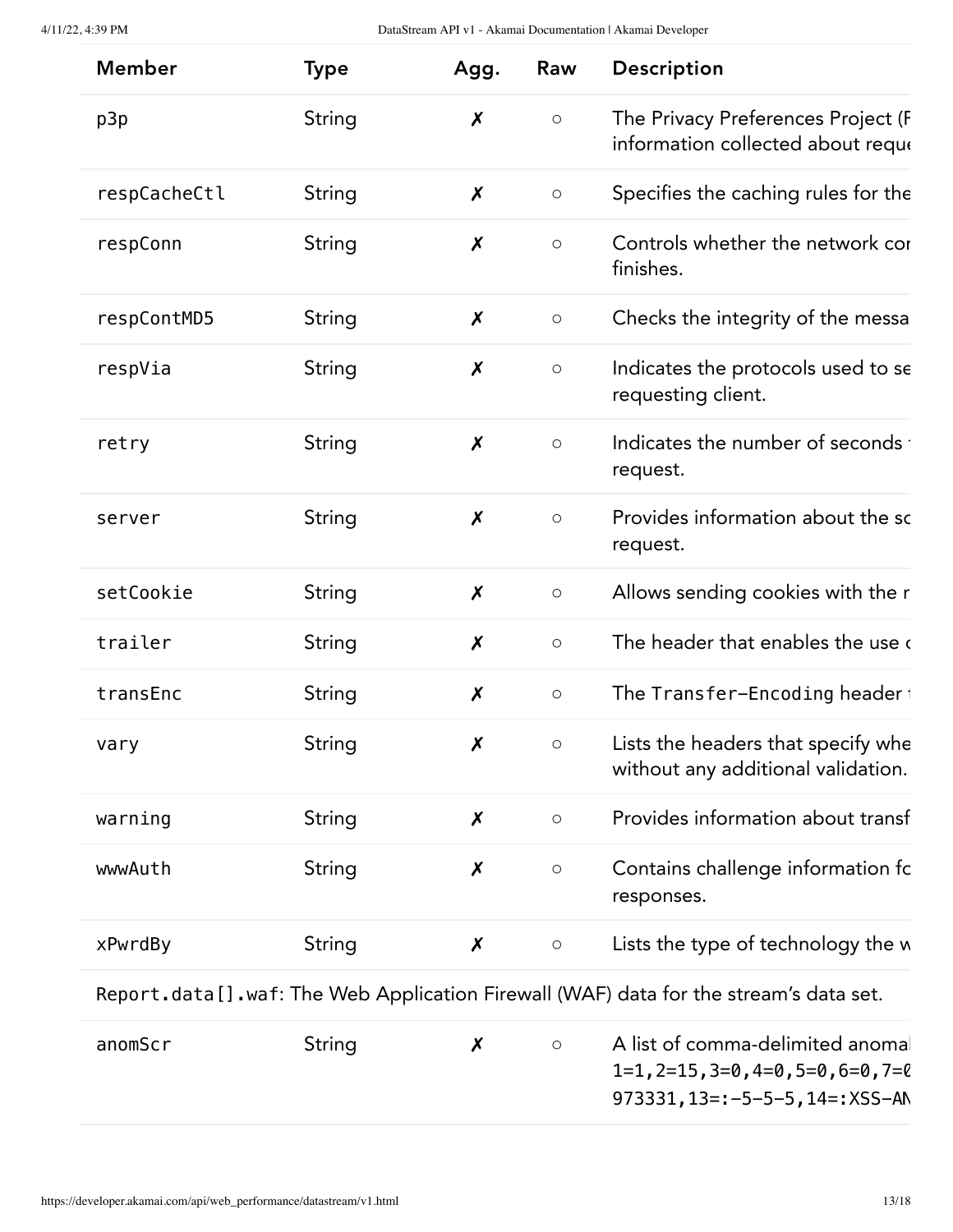| <b>Member</b> | <b>Type</b>   | Agg.                      | Raw                 | Description                                                                                                 |
|---------------|---------------|---------------------------|---------------------|-------------------------------------------------------------------------------------------------------------|
| denyActions   | <b>String</b> | $\boldsymbol{\mathsf{x}}$ | $\bigcirc$          | A list of semicolon-delimited actic<br>value indicating that the rule deni<br>rules.                        |
| denyData      | String        | $\boldsymbol{\mathsf{x}}$ | $\circlearrowright$ | A list of colon-delimited user data<br>string within a selector that trigge                                 |
| denyMsg       | Object        | $\boldsymbol{\mathsf{x}}$ | $\circlearrowright$ | A list of semicolon-delimited mes<br>example, Cross-site Scripting<br>Attack. See About rules.              |
| denyRules     | <b>String</b> | $\boldsymbol{\mathsf{X}}$ | $\circ$             | A list of colon-delimited identifier<br>example, 950004; 950910; 950002                                     |
| denySlrs      | <b>String</b> | $\boldsymbol{\mathsf{X}}$ | $\circ$             | A list of semicolon-delimited sele<br>location of the request or respons<br>HTTP header. For example, ARGS: |
| pAction       | String        | $\boldsymbol{\mathsf{X}}$ | $\circ$             | The resulting action for a slow PC                                                                          |
| policy        | <b>String</b> | $\boldsymbol{\mathsf{x}}$ | $\circ$             | The identifier of the firewall policy                                                                       |
| pRate         | Integer       | $\boldsymbol{\mathsf{X}}$ | $\circ$             | The recorded rate in bytes per se                                                                           |
| riskGroups    | <b>String</b> | X                         | $\bigcirc$          | A list of colon-delimited risk grou<br>example, : SQL-INJECTION-ANOM/<br>WAF rules.                         |
| riskScores    | String        | $\boldsymbol{\mathsf{x}}$ | $\bigcirc$          | Risk scores for the triggered rules<br>risk group, each rule's score is hyp                                 |
| riskTuples    | String        | $\boldsymbol{\mathsf{x}}$ | $\circlearrowright$ | Identifiers of the rules triggered v<br>colon-delimited risk group, multir<br>:-950001-950901:-958001-9580  |
| ver           | String        | X                         | $\bigcirc$          | The version of a WAF data set. Cu                                                                           |
| warnActions   | String        | $\boldsymbol{x}$          | $\bigcirc$          | A list of semicolon-delimited actic<br>value indicating that the rule logg<br>rules.                        |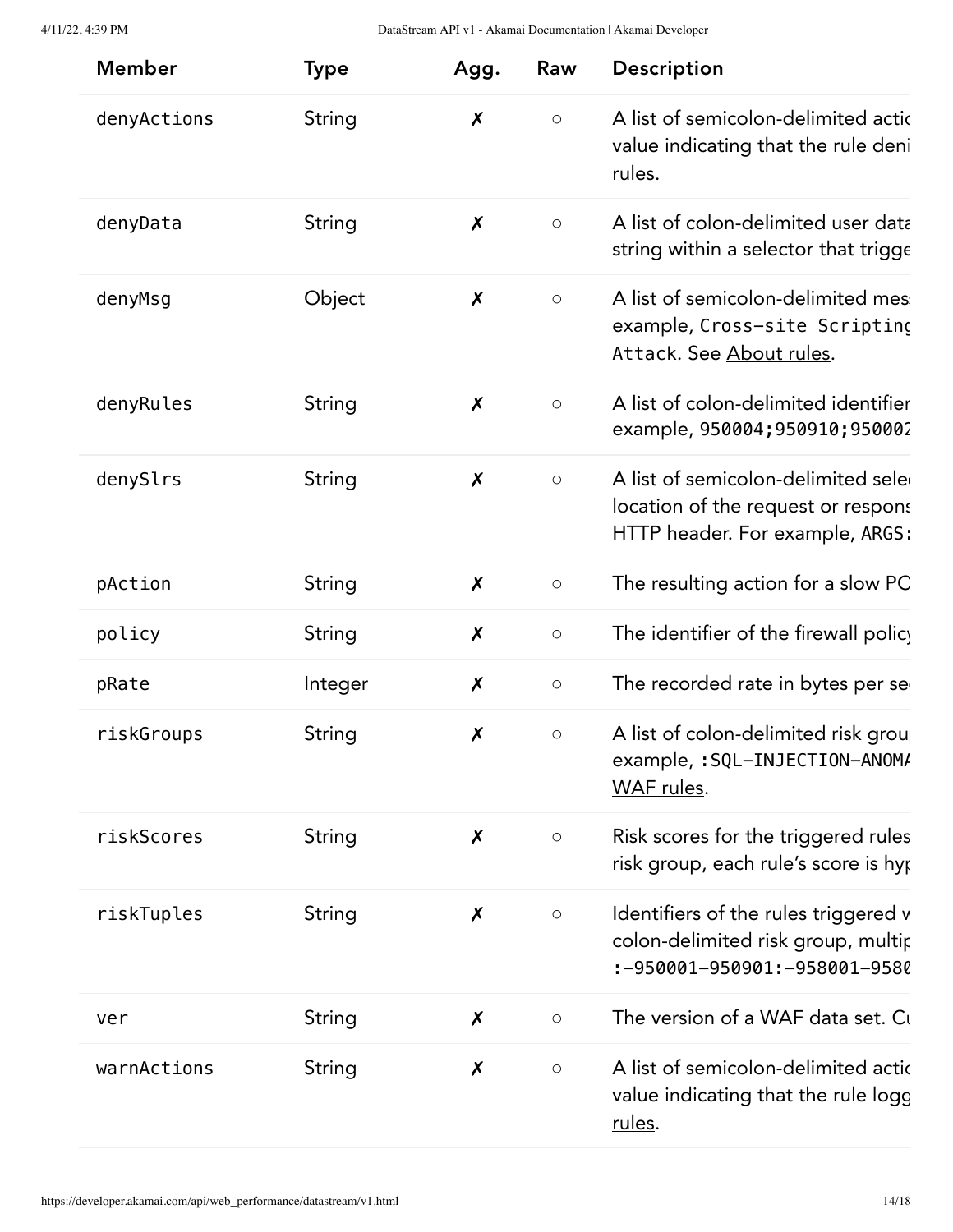| <b>Member</b> | <b>Type</b> | Agg.                      | Raw                 | <b>Description</b>                                                                                                                      |
|---------------|-------------|---------------------------|---------------------|-----------------------------------------------------------------------------------------------------------------------------------------|
| warnData      | String      | $\boldsymbol{\mathsf{x}}$ | $\bigcirc$          | The user data of the triggered wa<br>selector that triggered the rule. F                                                                |
| warnMsg       | String      | $\boldsymbol{\mathsf{x}}$ | $\circ$             | A list of semicolon-delimited mes<br>example, Cross-site Scripting<br>Attack. See About rules.                                          |
| warnRules     | String      | X                         | $\circlearrowright$ | A list of a semicolon-delimited ide<br>For example, 950004; 950910; 950                                                                 |
| warnSlrs      | String      | $\boldsymbol{x}$          | $\circ$             | A list of semicolon-delimited seled<br>location of the request or respons<br>HTTP header. For example,<br>WEB ATTACK/XSS; WEB ATTACK/HT |
| warnTags      | String      | $\boldsymbol{\mathsf{x}}$ | $\circ$             | The tags of the triggered warnRu<br>categorization. For example, OWAS                                                                   |

<span id="page-14-0"></span>Report.metadata: Contains details about the range of the requested data, such as the strea metrics. It also shows the number of items in the resulting report and provides hypermedia f

| aggregateMetrics | String                                        |              | $\boldsymbol{\mathsf{x}}$ | Shows the value of the request's a<br>different aggregate dimensions su<br>originResponseTime, requests,<br>numCacheMiss and offloadRate. |
|------------------|-----------------------------------------------|--------------|---------------------------|-------------------------------------------------------------------------------------------------------------------------------------------|
| links            | <u>Report.</u><br>metadata.<br><u>links[]</u> | $\checkmark$ | $\checkmark$              | Contains hypermedia links for pac                                                                                                         |
| page             | Integer                                       |              | $\checkmark$              | Specifies the page number of the                                                                                                          |
| pageCount        | Integer                                       | $\checkmark$ | $\checkmark$              | Specifies the number of pages in                                                                                                          |
| perPage          | Integer                                       | ✓            | $\checkmark$              | Specifies the number of records p                                                                                                         |
| streamId         | String                                        | $\checkmark$ | $\checkmark$              | Identifies the stream.                                                                                                                    |
| totalNumRecords  | Integer                                       |              | $\checkmark$              | Specifies the total number of recc                                                                                                        |

<span id="page-14-1"></span>Report.metadata.links[]: Contains hypermedia links for paging of the aggregateMetric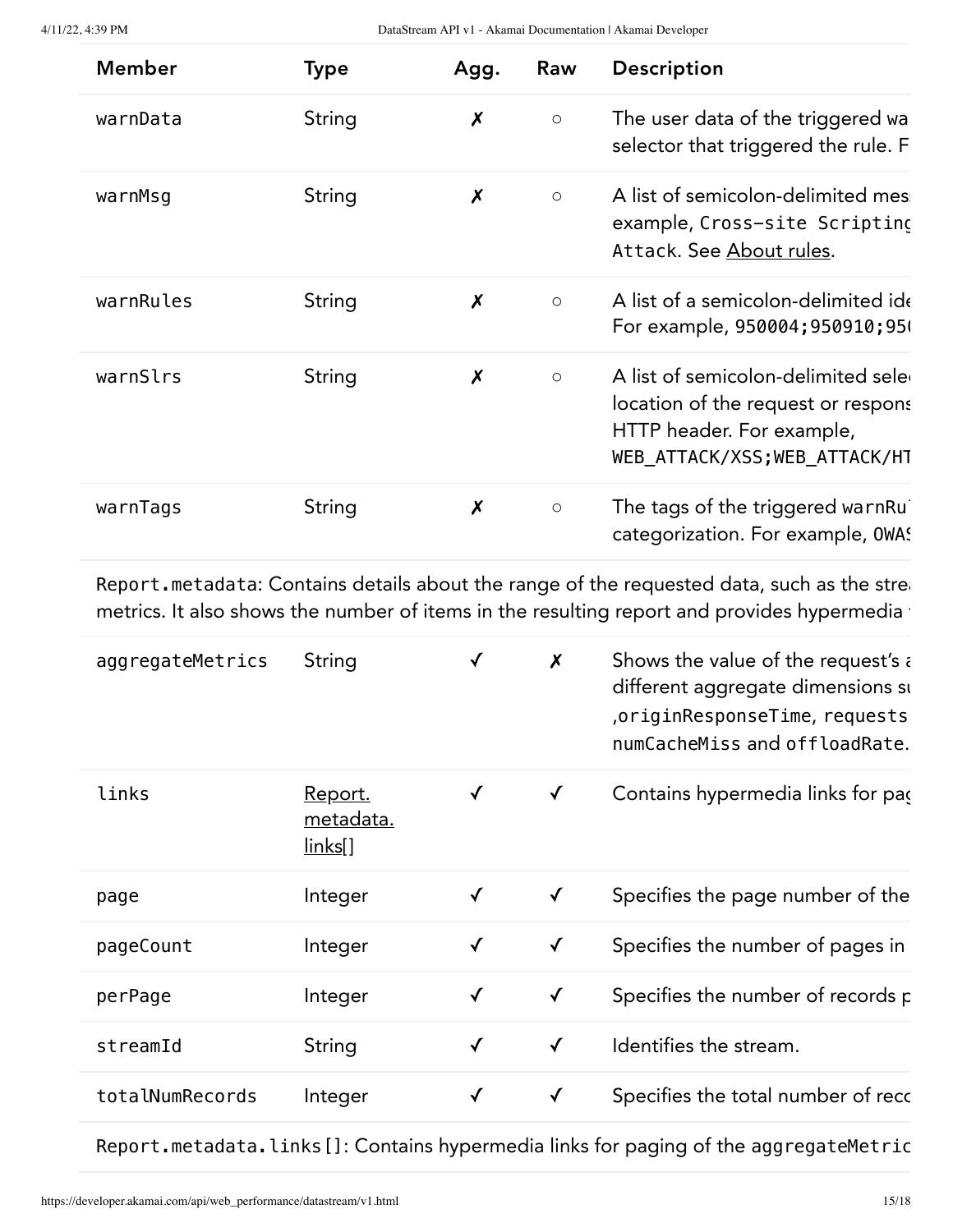| Member   | Type   | Agg.         | Raw          | <b>Description</b>                   |
|----------|--------|--------------|--------------|--------------------------------------|
| first    | String | $\checkmark$ | $\checkmark$ | Specifies the paging link for the fi |
| last     | String | $\checkmark$ | $\checkmark$ | Specifies the paging link for the la |
| next     | String | $\circ$      | $\circ$      | Specifies the paging link for the n  |
| previous | String | $\circ$      | $\circ$      | Specifies the paging link for the p  |
| self     | String | $\checkmark$ | $\checkmark$ | Specifies the paging link for the c  |

# Errors

This section provides details on the data object that reflects the API's common response to error cases, and lists the API's range of response status codes for both error and success cases.

## Error responses

If an error case occurs, this API responds with JSON objects that follow the **HTTP Problem** Details [standard.](https://tools.ietf.org/html/rfc7807) This example shows a typical error response object:

```
{
     "timestamp": "timestamp of err API call",
     "status": "the status code",
     "error": "description of error",
     "exception": "Name of exception",
     "message": "detailed desc of error",
     "path": " the API uri path"
}
```
## HTTP status codes

This section lists the full range of response codes the API may produce.

| Code        | <b>Description</b>                             |
|-------------|------------------------------------------------|
| <u> 200</u> | The operation was successful.                  |
| <u> 204</u> | No content for the specified query parameters. |